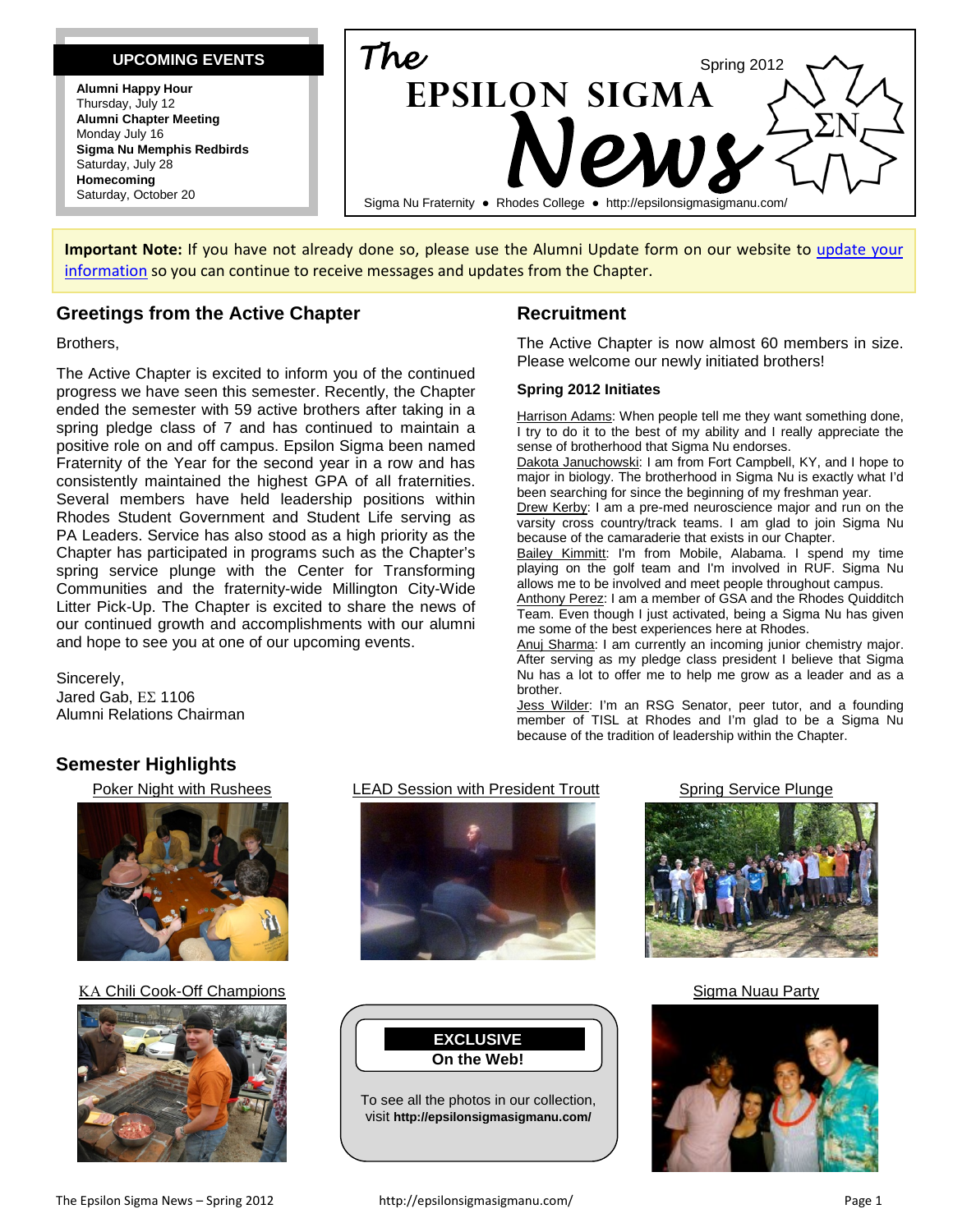## **Brotherhood**

As we continue to grow in size, we strive to maintain a close and amiable brotherhood, learn from our diversity, and continue to trust and support our brothers. These challenges, however, are good challenges to have. As several of the new initiates noted in the Recruitment section on page 1, true brotherhood has been easy to maintain within Sigma Nu because of the close-knit nature of the Rhodes community, and, as a result, Sigma Nu has been a natural choice during recruitment. Additionally, many of the brothers occasionally remark how they did not see themselves as "Greek Men" by any means before coming to Rhodes and finding a home in Sigma Nu. Consequently, our relative diversity has become a rallying cry, uniting the brothers of Sigma Nu in a close and intimate brotherhood.

This semester was filled with late nights bowling, watching movies, and playing laser tag. Additionally, we are putting a greater emphasis on brotherhood events on campus. By rearranging some of the furniture in the house and with wireless internet being installed in the near future, we hope to make the house a prime location for studying, relaxing, and supporting each other as brothers, classmates, and friends. Also, we are continuing to build on an increased interest in tailgating, especially with our alumni.

Over the summer, a large number of brothers will be staying in the Memphis area to do internships and preserve the camaraderie of Sigma Nu. I do not doubt that the coming years will only bring great memories with the 58 other men I currently call brothers in Sigma Nu, and look forward to seeing you at one of our events and connecting with you in the near future.

Andrew Tait, ΕΣ 1150 Recorder, Public Relations Director

## **Alumni Mailing List**

The Alumni Chapter is excited to announce the creation of an Epsilon Sigma alumni mailing list. Watch for your invitation to join the mailing list!

#### *What is a mailing list?*

A mailing list is a group of email addresses that receive an email when someone sends a message to the list address.

*What are the benefits of a mailing list vs. mass emails?*

- independently manage user subscription preferences, including daily and digest, or unsubscribe
- freely communicate with other list members
- protect member privacy
- moderate messages and members
- private archive of mailing list submissions

*How do I post to the alumni mailing list?*

To send a message to this list, email your message to: [alumni@list.epsilonsigmasigmanu.com](mailto:alumni@list.epsilonsigmasigmanu.com)

**Epsilon Sigma Chapter Size** 90  $80$ 70 60 50 40 30  $\overline{20}$  $10$  $\Omega$ 1930 1940 1950 1960 1970 1980 1990 2000 2010



## **Networking Opportunities**

The Alumni Chapter is gathering information about networking opportunities, internships, and job offerings. If you would like to network with fellow alumni and/or know about internships or job offerings for recent grads and young alumni, please send an email to our new alumni mailing list [alumni@list.epsilonsigmasigmanu.com.](mailto:alumni@list.epsilonsigmasigmanu.com)

You can also connect with the Chapter on [LinkedIn,](http://www.linkedin.com/groups?gid=36768) [Facebook,](http://www.facebook.com/pages/Epsilon-Sigma-Chapter-of-Sigma-Nu/111559725548359) [Twitter,](http://twitter.com/sigmanurhodes) and [YouTube!](http://www.youtube.com/sigmanurhodes)

## **Public Event Calendar**

The Epsilon Sigma Chapter is excited to announce the creation of a public calendar. All public Active Chapter and Alumni Chapter events will be posted to the calendar and accessible in real-time via <http://epsilonsigmasigmanu.com/events/>

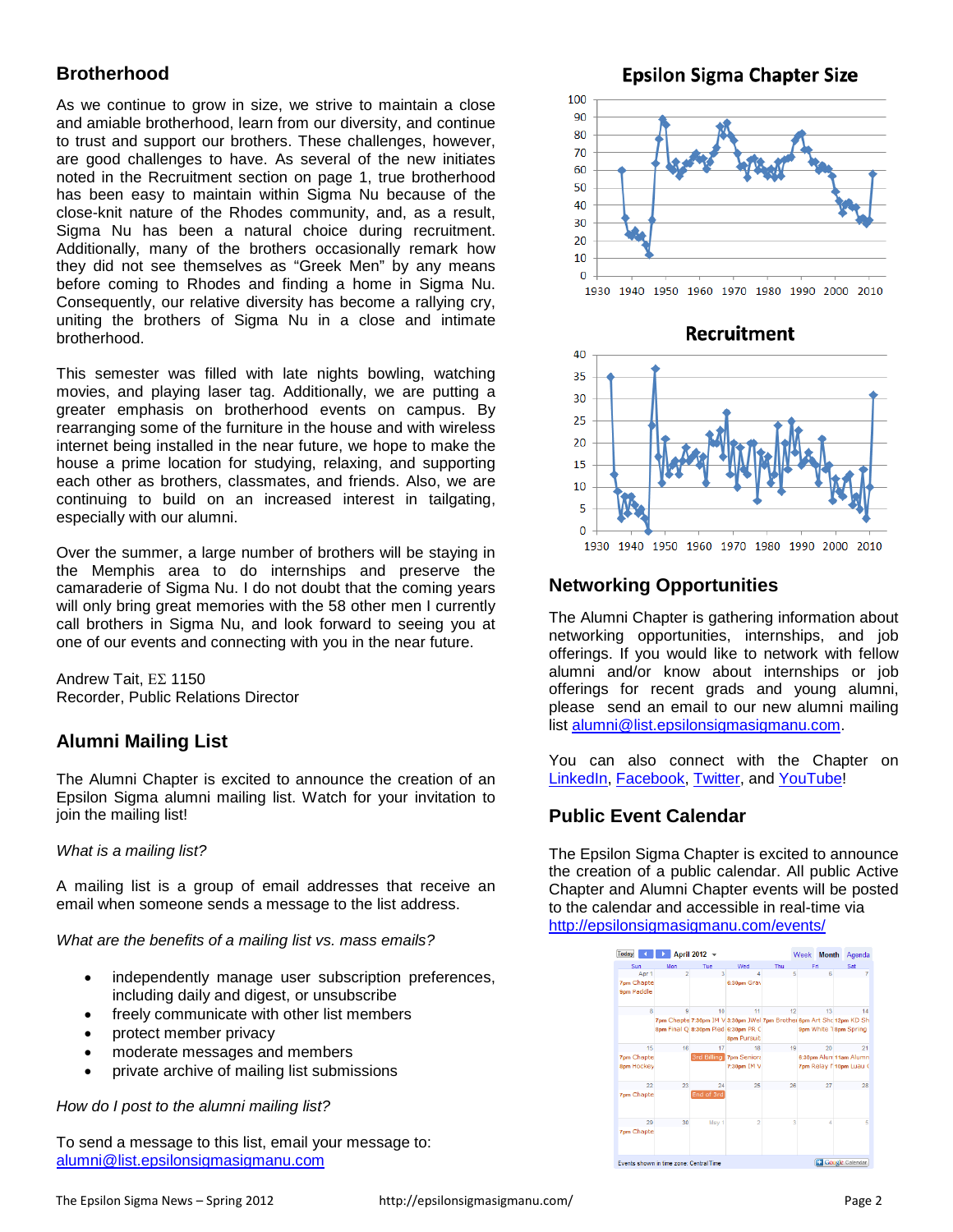#### **Message from Our Chapter Advisor**

Brothers,

Two often-used quotes come to mind as I try to summarize what the Epsilon Sigma Chapter has done this year – "Success breeds success" and "There is strength in numbers." Our Epsilon Sigma Chapter has proven these every day with what has been accomplished this year.

For starters, twenty-one new brothers have been initiated this year which brings the Chapter to 59, its highest level in recent history! More than just an impressive number, these young men collectively use their talents and put forth the required effort to accomplish many great things on and off campus. See the Message from Our Commander by Rikeen Patel below for the recent awards and recognitions.

The past and present officers and committee chairmen for the Epsilon Sigma Chapter have taken their responsibilities seriously and fostered a genuine spirit of brotherhood. I am certain they will always look back at this time and be glad they made the decision to accept the bid and pledge Sigma Nu… and remember they are a Sigma Nu for life!

One way we can ensure this will continue is to become involved with an alumni group and participate at whatever level you can. With the release of the Epsilon Sigma Chapter public calendar, you can subscribe to the calendar for automatic updates or check the website. Please know you are welcome to attend any meeting or event. I am confident you will be welcomed and be glad you did. There are few investments that yield such returns and rewards.

With Love, Honor, and Truth

Rob McCleary, ΙΠ 38 Chapter Advisor

#### **Chapter House Improvements**

Throughout this past semester the Sigma Nu House has undergone some much needed updates. The faucet on the outside of the house was repaired and is now completely operational. Recently, a new sound system has been acquired, a major upgrade from the previous system. And finally the Eminent Commander received a new desk thanks to the hard work of our recent pledge class. Although there have been many improvements to the house, there are still many projects that we would like to accomplish. Some of the upcoming projects include: making the sound system door more secure, replacing the door to the utility closet, and finding a place for the old pool table. Long term projects to the house include: getting a new air conditioning system, getting an estimate and fixing the roof to the house, and fixing the broken locks on the house. Hopefully all of these much needed improvements will be completed in a timely and effective manner.

Joey Miller, ΕΣ 1113 Phong Lam, ΕΣ 1122 House Chair **Treasurer** 

**Philanthropy**

The Epsilon Sigma Chapter has been named "Most Philanthropic Fraternity" at Rhodes by the Sou'Wester two years in a row!

#### **Habitat for Humanity**

The entire Chapter participated in a service plunge at a variety of locations to rejuvenate the Memphis community.

#### **Rhodes Rebuilds**

Brothers travelled to the Dominican Republic, New Orleans and Joplin, MO to give aid from disasters.

**GlobeMed's 5k Spring Race**

Brothers helped raise several thousand dollars for a Nicaraguan community.



**FNTFR** FOR TRANSFORMING **COMMUNITIES** 

#### **Social Events**

This past semester our Chapter hosted several social events on campus, including several open parties to all of campus and closed events with each sorority. In addition to all of these great events we have begun combining social and philanthropic events, by inviting different sororities and other student organizations to join us for community service events. In the fall semester, Robbie Lenzini will be taking over position of Social Chair and will continue and further the success we have had this past semester.

Demitri Jerow, ΕΣ 1150 Social Chair

## **Academics**

Sigma Nu has achieved the highest cumulative GPA of all fraternities at Rhodes—five semesters in a row!

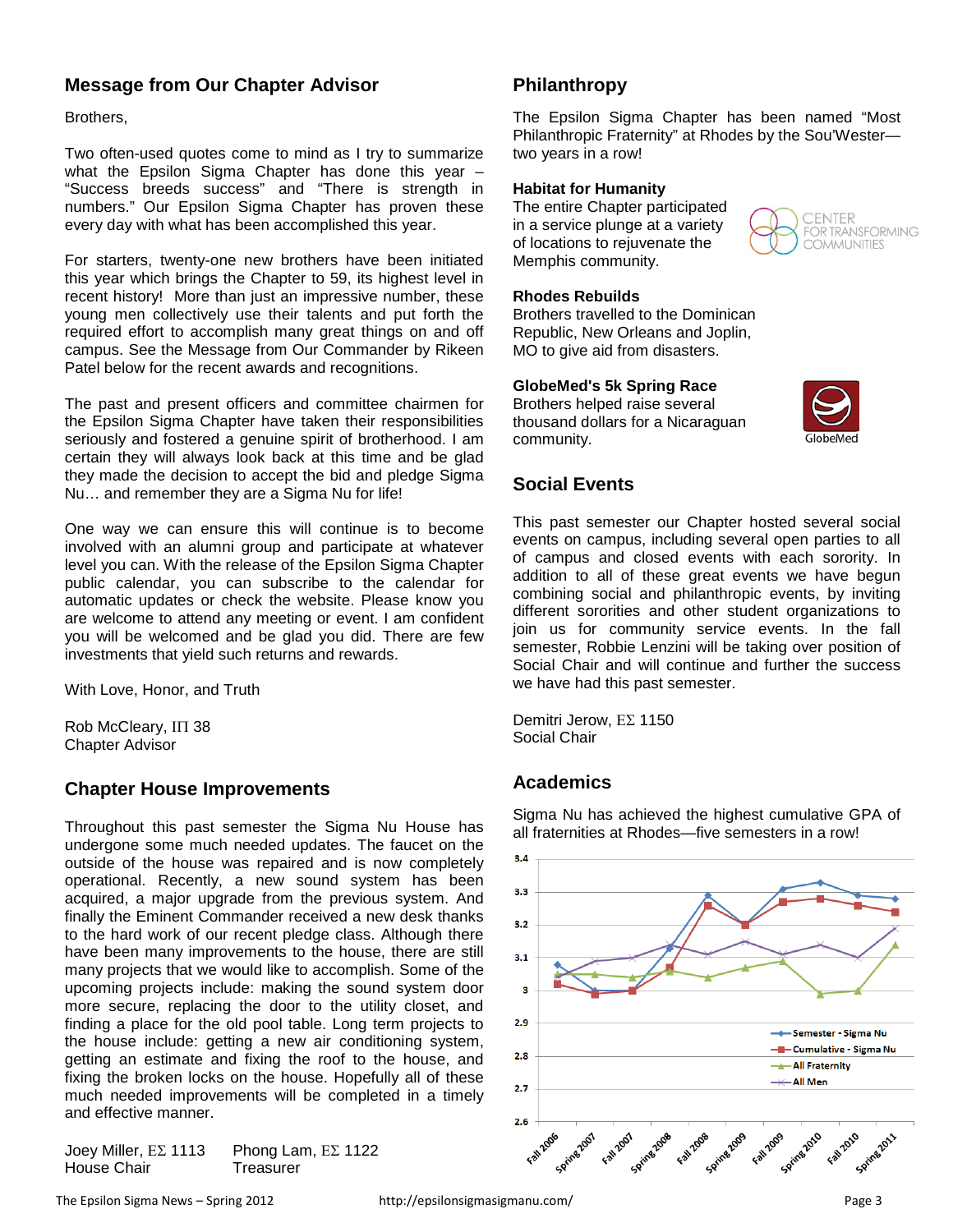#### **Message from the Commander**

As the current Commander of the Epsilon Sigma Chapter of Sigma Nu Fraternity, I have been keeping a close eye on Chapter operations. Like many in the Chapter, I never intended to become a Greek Man based on the ideals and operations of many Greek chapters that I had witnessed firsthand. I pledged Sigma Nu a year ago, in the second semester of my sophomore year. Having been on both sides, as an outsider and as a brother, I have gathered much about how this Chapter has evolved. When I entered Rhodes College I joined many clubs and instantly became involved. Greek Life, and in particular Sigma Nu, was not viewed favorably. Over the next year the campus as a whole was shocked as the Epsilon Sigma Chapter turned its image around and becoming actively involved in campus life. Sigma Nu has consistently been on the podium receiving awards of Best Fraternity, Fraternity Man of the Year, Highest GPA, Most Philanthropic, and more. Sigma Nu's LEAD program is designed to select, train, and implement leaders. This is what drew me to Epsilon Sigma. I was sound socially, and always have been, but the idea of a network of brothers that are so fervently committed to fostering excellence between them was too much to resist. We are not a fraternity of followers. We are the leaders of this campus, by design, not by happenstance.

One aspect of campus involvement and brother development is our leadership plan. The plan has become more refined over the past year. We start early. When recruiting students we make sure to separate social benefit from academic benefit. Sigma Nu is not tolerating of those who bring their brothers down, in GPA, image, or complacency. Low GPA's are remedied with study halls and probations, while good ones are rewarded with keys and dinners. This has led to our GPA improving and subsequently our five consecutive highest Greek GPA awards.

We are also a fraternity of achievers, and achievement is the means by which we earn respect. When this becomes clear and we recruit those who are committed to excellence, we renew the cycle. We encourage all candidates to run for positions around campus. We have brothers in each of the major branches of campus operations; Honor Council, Social Regulations Council, Student Government, Rhodes Activities Board, and Class Council. These elections are a big part of how we establish our footing as a Chapter. We take aim at this opportune time as an investment in our candidates' and brothers' futures. We do not take this goal lightly, either. Sigma Nu hits hard when it comes to campaigning. The level of brother support is overwhelming and the favorable image generated by friendships and trust help us to get these leaders elected. Once elected, we have the older, more experienced brothers help the younger ones become actively involved in their respective organizations. For example, when me and several of my Student Government brothers were elected, the Student Government President and Vice President, both Sigma Nu's, took us under their wings and showed us how to best serve in the organization. With this information, we were able to help further the organization and through our effort, 3 of the 6 committee chairs of the organization, a campus wide body, are Sigma Nu's. This plan, while simple in concept, is not one that has allowed Sigma Nu to make a positive impact on campus. This cycle has been ingrained in brothers' minds so that when their time comes, they will also be mentors.

Another aspect of Chapter image that we have actively improved is our relation with staff and faculty. Because Greek Life's general apathy towards campus involvement decays the relationship between Campus Safety and other service and academic organizations, Sigma Nu takes a proactive role in communicating with each of these groups. Greek Life has been at odds with Campus Safety in particular, and we do our best to meet with them every week to discuss ways to avoid liabilities. We also make an effort to communicate with the Rhodes administration and participate actively in campus events and causes. If there is an event on Rhodes' campus that is service oriented, student driven, or helps improve the community, you can be sure to find several Sigma Nu's, more often than not proudly wearing our letters.

The final and most crucial change we have made towards improving the Chapter and enhancing Chapter operations is our time spent in training new officers. In the past we did not invest as much with officer transitions following elections. Now, each of our officers is tasked with training at least one underclassman to perform their job. When I attend meetings with administration or the IFC, I always take at least one freshman with me. It is important to us that they are exposed to the leadership of this Chapter early on. Transparency is reaching 100%, as there are no mysteries behind Executive Council operations. We make sure to have those that plan to run for positions find their respective current officers and consult them on their duties and time commitments. By the time elections arrive, interested brothers have all of the information they need to determine which role is the best fit for them. The additional training and guidance we now foster within the Chapter is crucial to sustaining our Chapter's forward momentum. With this system in place, I am confident we will continue to make great strides in the pursuit of excellence.

While I am biased, as the Commander of the Chapter, I must assert that Epsilon Sigma has not only achieved the goal of fostering committed leaders, we continue to perfect it. This system that we have created is self-sustaining. We have a momentum that no other Greek chapter on campus can match. We are turning heads and not looking back. We have analyzed the best practices library, consulted national leaders (Grand Chaplain Gaston among them), worked hard with our Chapter Advisor, and made every effort to work towards our goal of excellence. While I am excited to launch into the coming semester and help Sigma Nu excel, I am more excited to come back to this Chapter years from now and see where this momentum carries us.

While I admit that progress can always be made and that we will work tirelessly to improve all aspects of Chapter operations, I must say that now is the time to get involved. This is the most opportune time to show support for our Chapter's achievements, and recognize the Active Chapter's success. I end my report with a statement: Epsilon Sigma is always committed to improvement. If you, one of our alumni, or anyone else wishes to become involved in our Chapter, you have only to reach out to us and we will welcome the involvement with open arms.

Fraternally,

Rikeen Patel, ΕΣ 1137 Eminent Commander